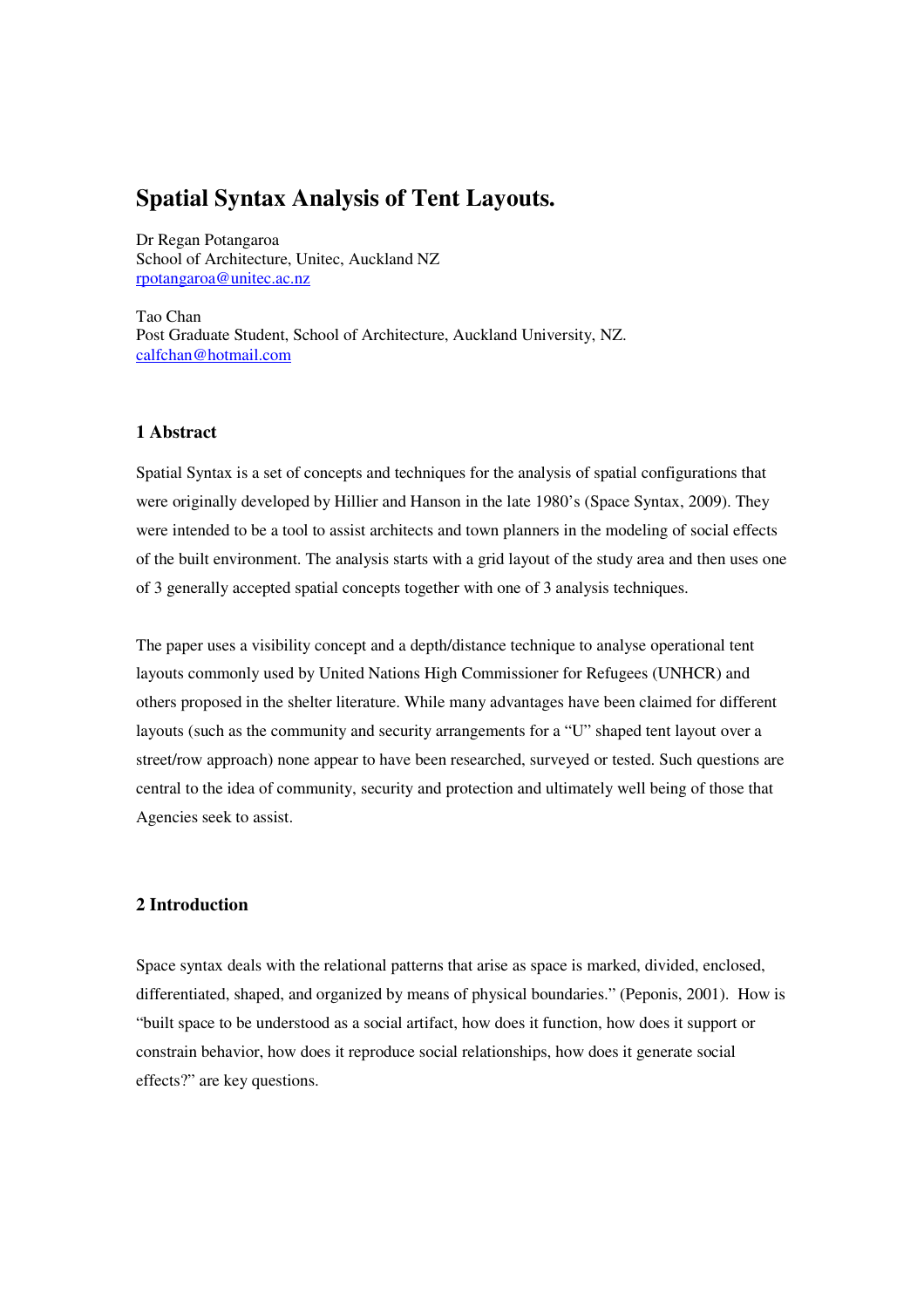While this is not the language commonly used by humanitarian aid workers when designing tent layouts (typically in emergency camp situations) the fundamental issues raised by Peponis above are the same namely:

- "To provide adequate and safe shelter and living space for refugees" (UNHCR, 2004)
- "In some cases, emergency shelter provision is needed for those whose homes have been destroyed or are unsafe. This may require urgent repair work (including the provision of appropriate tools and locally-used materials), the distribution of tents and tarpaulins for temporary shelter; or sheltering homeless people in public buildings such as schools". (IFRC, 2007)
- "The use of local physical planning practices are used where possible, enabling safe and secure access to and use of shelters and essential services and facilities, as well as ensuring appropriate privacy and separation between individual household shelters. People have sufficient covered space to provide dignified accommodation". (SPHERE, 2004).
- "Privacy and space for personal and group needs" (Davis & Lambert, 1997)
- "Orientation and identity" (Barbister & Kelman, 2002).
- "In contrast, well-planned settlements can have a positive impact which extends beyond the provision of basic shelter. They can help displaced populations in many ways: by strengthening their physical protection and supporting their livelihoods; by minimising natural hazards and the spread of disease; and by managing natural resources in a sustainable way". (Corsellis & Vitale ,2004)

However, these above criteria are commonly reduce down to the simple provision of a tent covered area (3.5m<sup>2</sup>/person) and the associated land area (varies between  $35m^2$  to  $45m^2$ /person). This seems to be too simplistic.

Barbister and Kelman reiterate a point made earlier by Davis that "shelter must be considered as a process, not as an object" and their paper explores "the processes involved in sheltering people in emergencies, when shelter is understood as a basic human need because without it an individual is extremely vulnerable". Their view that when asked to define the word 'shelter' relief workers will normally describe it as "protection", rather than an object such as a "tent". But an object such as the tent "can exist as an autonomous entity until it is placed within a process involving a sequence within time of intentions, decisions and actions". This paper continues that focus on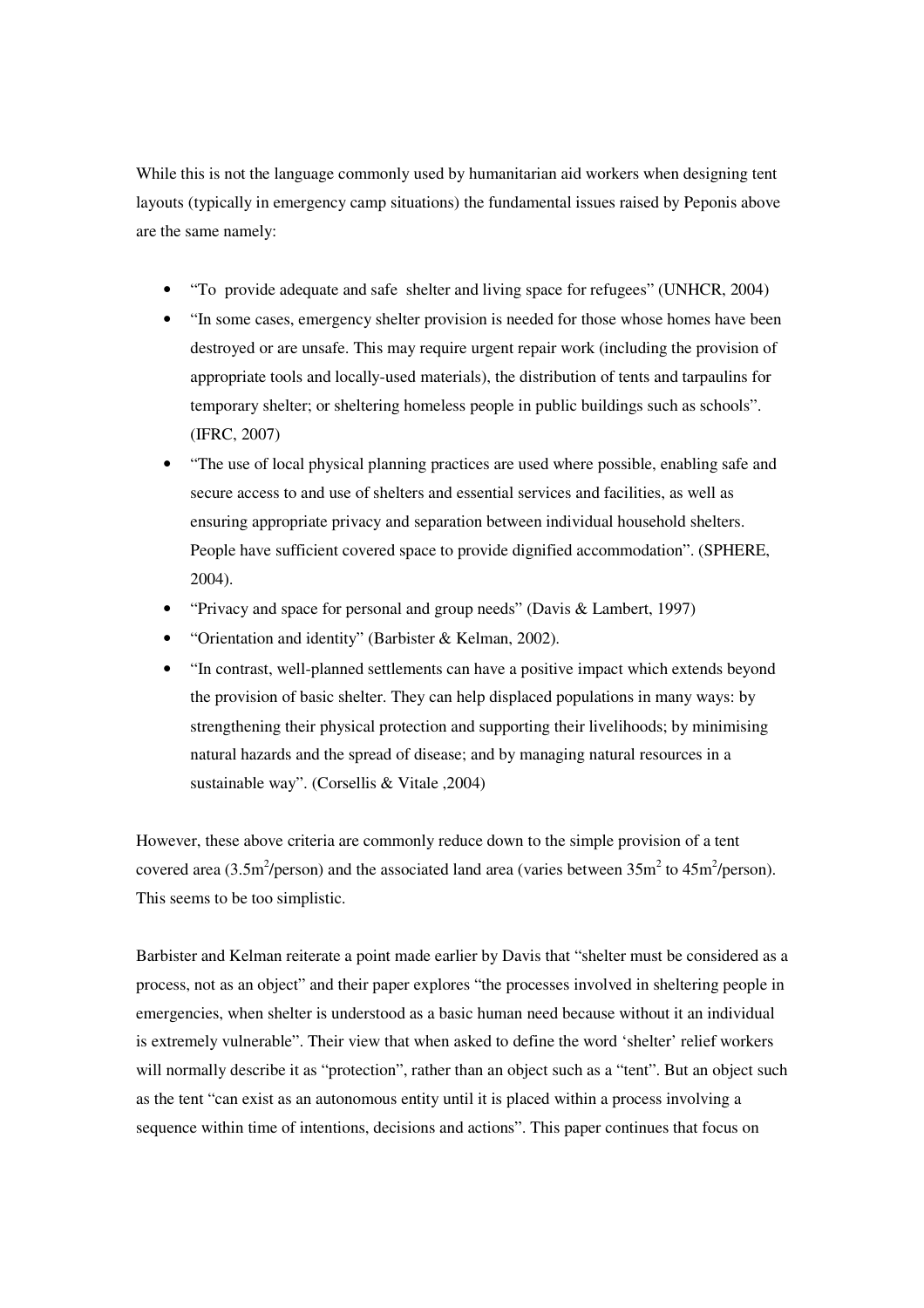process (rather then the product or object) but takes a different tact in reviewing the process. It uses a spatial syntax approach to better achieve the goals of "adequate", "safe", "secure", "appropriate", "privacy", "individual and group"," identity" and social "sustainability". And thereby reach beyond the present  $3.5 \text{m}^2/\text{person}$  and  $35 \text{m}^2$  to  $45 \text{m}^2/\text{person}$  criteria.

#### **3 Background to Spatial Syntax**

The spatial syntax approach starts by applying a grid layout to the area of concern which is then analysed. This analysis is based on the notion that spaces can be broken down into components, analysed as networks of choices, then represented as maps and graphs that describe the relative connectivity and integration of these grid spaces. It rests on three basic conceptions of space (Wikipedia, 2009):

- 1. An isovist space is the total area that can be viewed from a point. (Benedikt, 1979)
- 2. An axial space or line is the longest straight line that can be walked from a grid point (Hillier & Hanson, 1984)
- 3. Convex space is the space where no line between two grid points crosses the perimeter (Peponis et al, 1997). For example, if the space were modeled as a wire frame diagram then no line between two of its points goes outside the perimeter of the wire frame. All points within the polygon are visible to all other points within the polygon

And 3 common analysis methods that are as follows:

- Integration measures how many turns or changes of direction one has to make to move from one space to another using the shortest path/s. The term used is "Depth" and the spaces requiring the least average number of turns to reach all other spaces are the most integrated while those with the most are segregated. Integrated areas are mapped as red (hot) and can be characterized as public, busy and community focused. Segregated areas are mapped as blue (cold) areas and are characterized as private, quiet, secluded and out of the way.
- Choice is a measure of the "flow" through a space and can be visualized as a water source at the start point diving equally at each spatial intersection.
- Depth Distance is a measure of the overall depth of one space of concern to all other spaces. It is usually shown by a justified graph where spaces 1,2,3,4… depths away are shown on levels 1,2,3,4 respectively. When the mean depth is high resulting in a tree like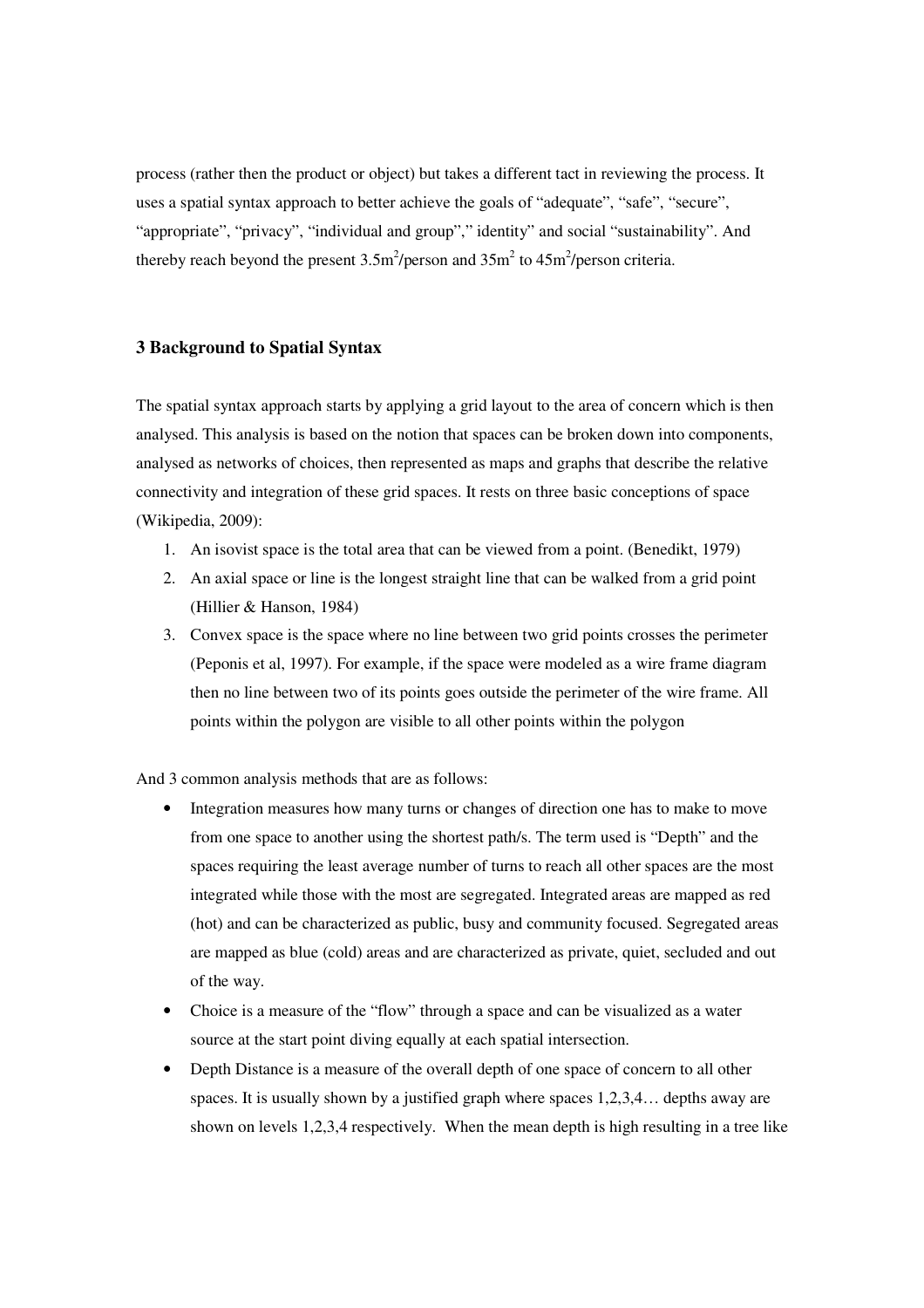structure the system is described as deep and the spaces as far or distant. Where the mean values are low will give a bush like structure and the system is described as shallow and the spaces are near.

For this study an isovist map approach was used with an integration analysis using the space syntax software called DepthMap.

# **4 Tent Layout**

Two generic tent layouts were analysed. Block 1 is a typical row arrangement of 24 tents (or plots) set out on a 50x 60 metre rectangular area and is shown on the left in figure 1 below. The tents are shaded and their size is based on a standard UNHCR tent. They are located at the front of each plot facing either an 8 metre wide road between the neighbouring blocks or a 4 metre wide secondary road through the middle of the 50x 60 metre area. Such a layout is commonly used in camps.

Block 2 uses an alternative "U" shape tent arrangement proposed by UNHCR for 24 tents on the same 50x 60 metre area. Block 2 does not have the 4 metre road but in the field the "U" area is often used for public pedestrian and vehicle access as the 4 metre secondary road in block 1. The tent densities are consequently similar.



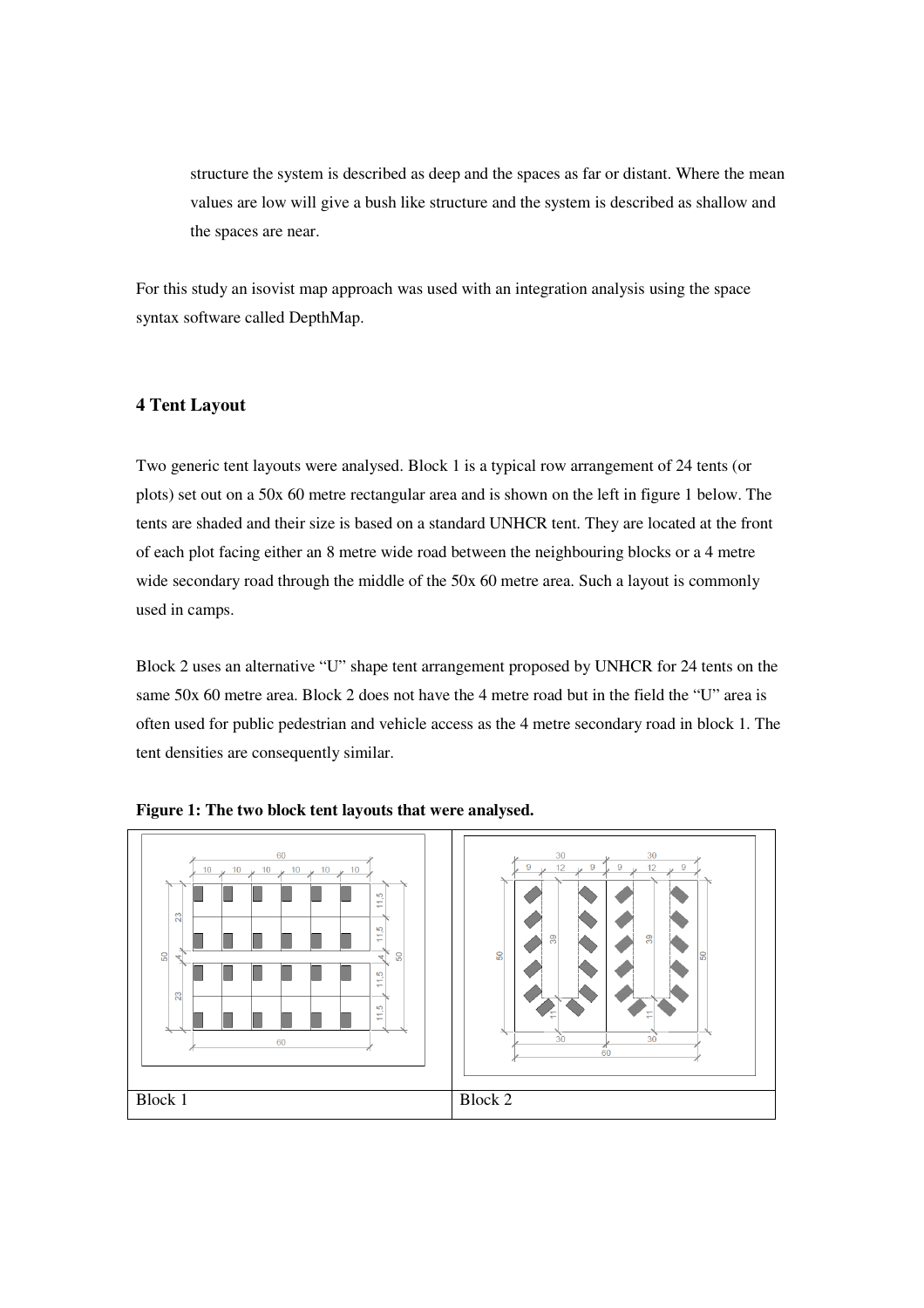Fences are assumed between all the 24 plots in block 1 and around each "U" shape in block 2. The block 2 fence has a small entry point in the rear onto a 4 metre wide secondary road but is fully open to the 8 metre wide road in the front.

Typical in the field arrangements of these are shown in figure 2 below. Both are shown just prior to people coming in to occupy the camps. It was observed that fences were usually one of the first things they constructed.



**Figure 2: The two block tent layouts in the field.** 

# **5 Preliminary Syntax Analysis**

There are many spatial factors that could have been varied or modeled as part of this study such as the street widths, the effect of gates and entrance ways, local widening of streets, the location of the tents on plots and whether the plots were fenced or not. The impact of fences was reviewed and the integrated isovist maps for the fenced and non fenced situation s are shown in figure 3 below. The roads are marked by arrows.

The maps strongly suggests that the "back yards" of the tents (when there are no fences) would become public domain (left map of figure 3) compared to the fenced option shown on the right. But there are many other reasons why fencing should be included which include the following:

- It ensures a private area at the rear of the plot for the future construction of a family toilet/bathing area.
- It provides a shelter area for cooking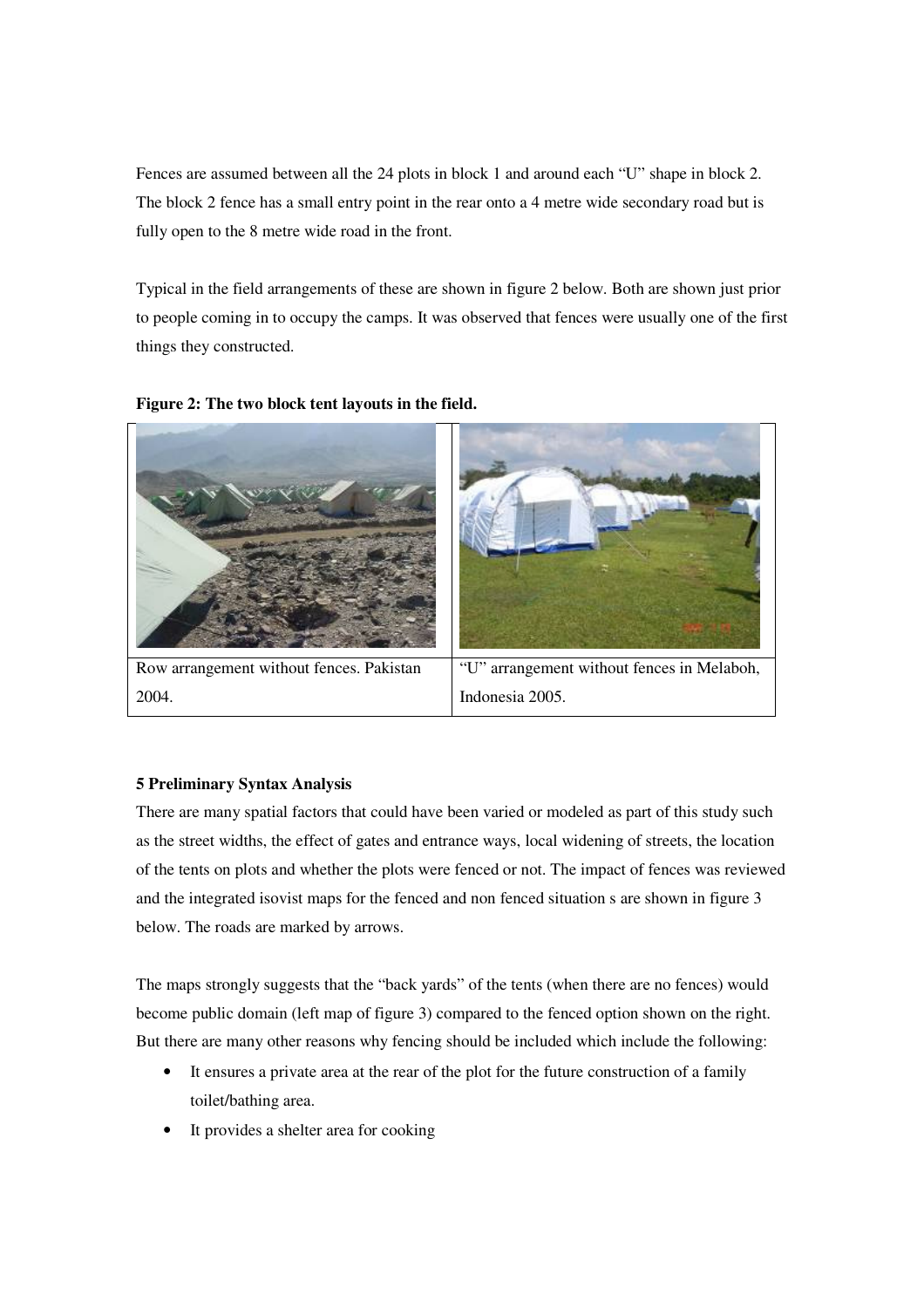- It provides a level of privacy for the family
- It provides some level of safety and security (depending on the fence construction) for the family

Hence, fencing was included in the model. Other smaller studies established that the scale of the model was significant and a 3 x 3 arrangement of blocks (3 across by 3 down and hence 9 in total) with the centre block of the 9 being used for comparison.

On the other hand, the tent location had only a local effect on the isovist map and so the tent location shown in figure 1 was retained throughout. Finally, a 1 x 1 metre grid layout was used to ensure that there were at least 3 points inside the 4 metre secondary road.



**Figure 3: A preliminary study on the impact of fencing around plots (roads are marked by** 

# **6 Spatial Syntax Analysis**

The spatial syntax analysis of block 1 confirms much of what would be intuitively expected. The road intersections are key public areas ("red" coloured zones) with the wider 8 metre road being more significant then the 4 metre one. Nonetheless, the 4 metre road is acting exactly as a secondary road and the tent plots off the road have higher levels of privacy then those on the main road. The corner plots of the block (with the tents on the inner side) have less privacy then those inside the block or with the tent on the outer side. Site planners would usually try to place water tanks in the "red" areas and possibly use the corner plots for female toilets and bathing areas and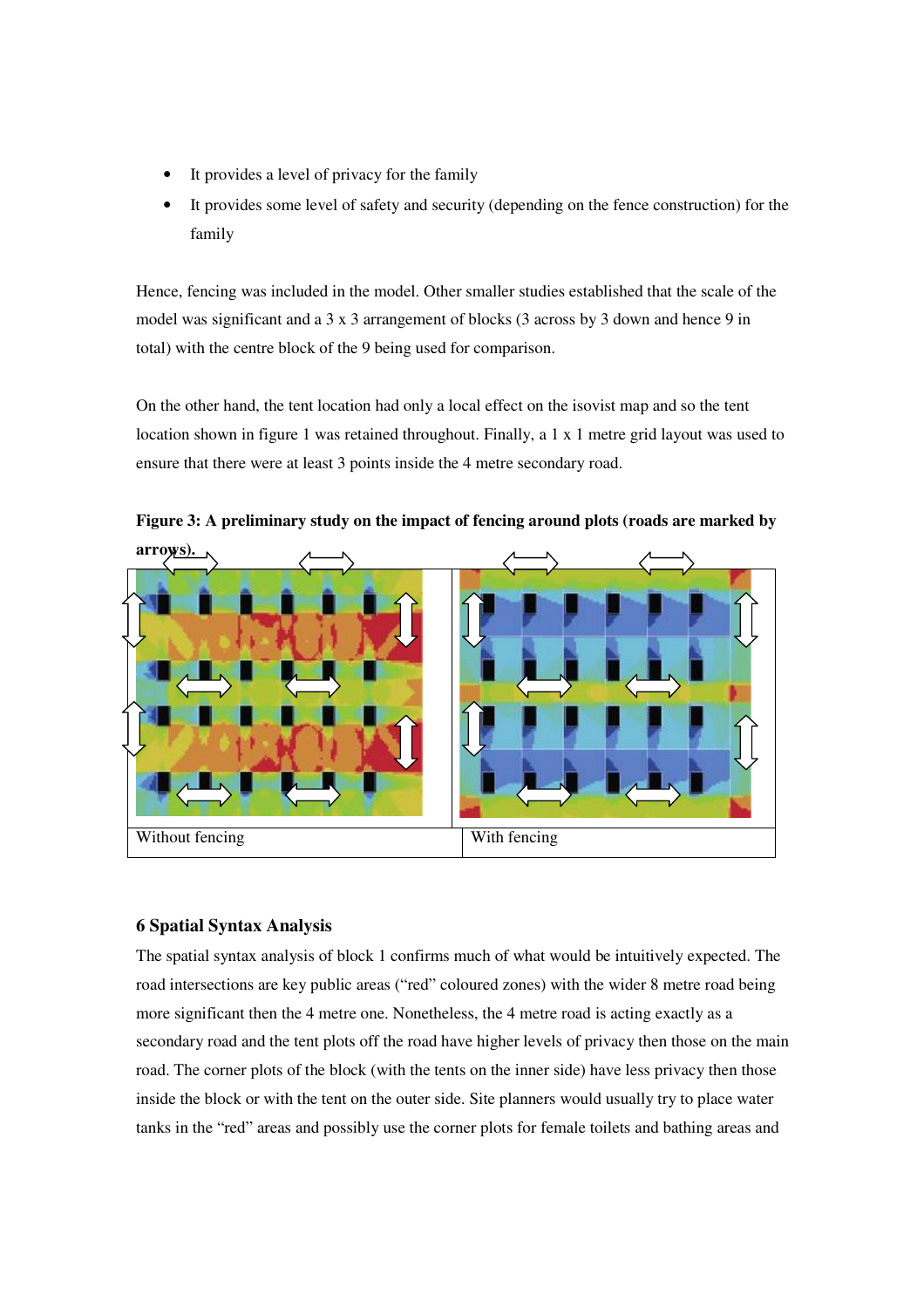possibly laundry areas. Markets, schools and health centres would gravitate to the global "red" coloured areas.

There is the possibility of locating water tanks half way along the 8 metre road and using the adjacent plot for female toilets, bathing and laundry areas. Moreover, if two plots were taken giving direct access into the secondary road at the rear then there could be potentially more community gains in terms of security for those plots along the secondary road area. However, there are two significant points that this syntax analysis suggests that are perhaps not so intuitive which are the following:

- It shows a gradient from the public spaces through to the more private spaces inside the plot. This "intimacy" gradient is seen as fundamental to the notion of identity and social sustainability (Alexander et al, 1977) (Jacobson et al, 2002).
- It highlights that shelter is not only concerned with the space inside the tent but is about the space around the tent and consequently it is this space (rather then shelter) that is the "machine"(Hillier, 2007).



# **Figure 4a: The Spatial Syntax Analysis of Block 1.**

So how does block 1 then compare with block 2?

It has similar intuitive features as block 1 but in addition has a hot (orange coloured area) immediately in front of the "U" and then a large cooler area in front of the tents. And provided there was a "community" living in the 12 tents then such a spatial layout could work well. For example, the area in front of the tents would be a "commons" but one that people would not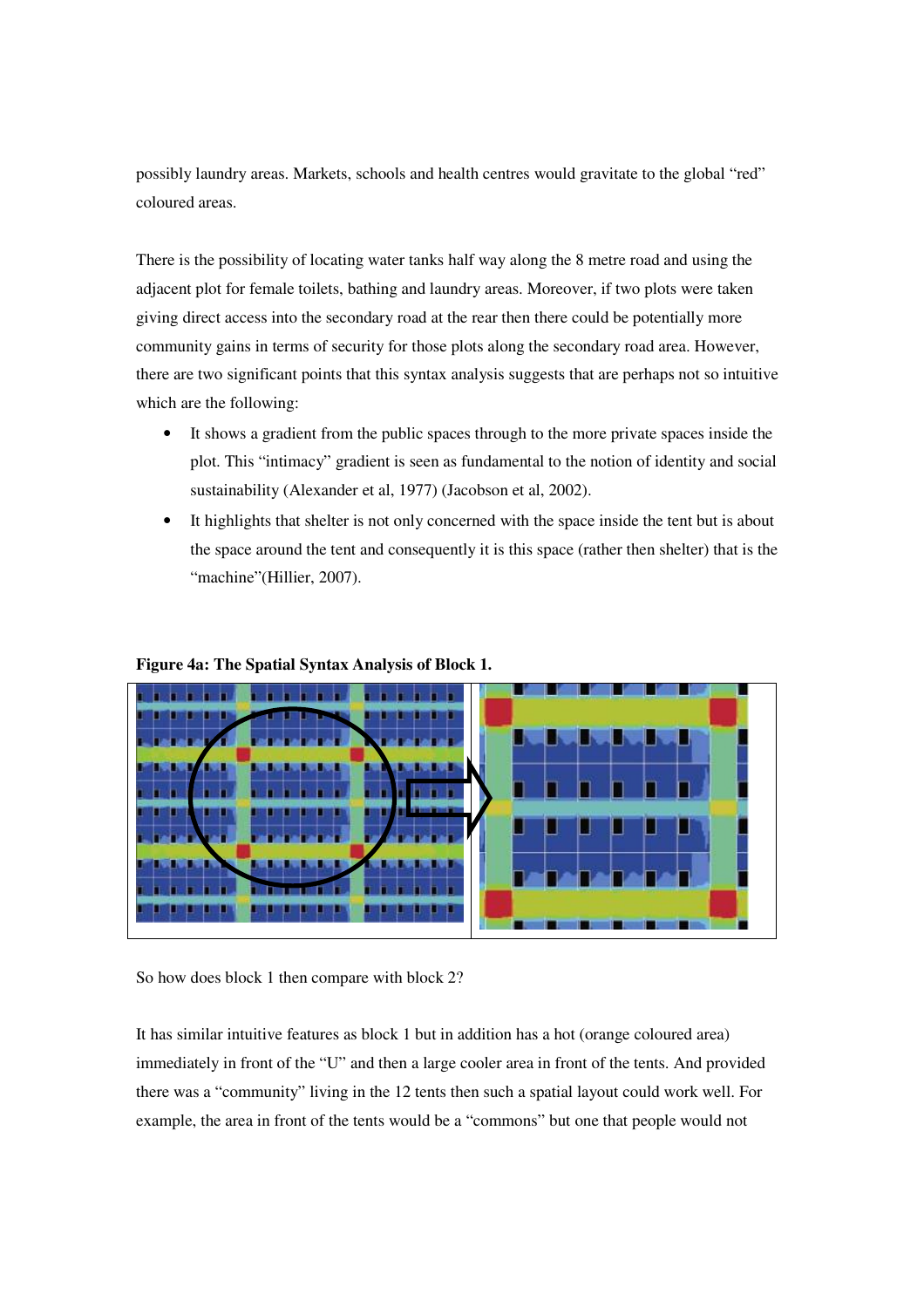normally pass through. Hence people that are not from the 12 tents would be scrutinized more then in the block 1 situation of a public road. Moreover, this scrutiny would/could be from all or any of the 12 tents. In addition, the commons area could service both group activities such as sport and supervision of children at play. The areas at the back or in the front of the "U" could be readily used for female toilets, bathing and laundry areas. However, its one main drawback would be a lack of privacy compared to block 1.





In considering the shelter criteria a comparison between block 1 and 2 does suggest that block 2 would have more advantages (refer to table 1 below).

It should be emphasized that this spatial syntax analysis will change with variations of roads, degree of fencing not forgetting the realities of a site s the analysis assumes a flat site. Consequently, the conclusions drawn are for a typical typology.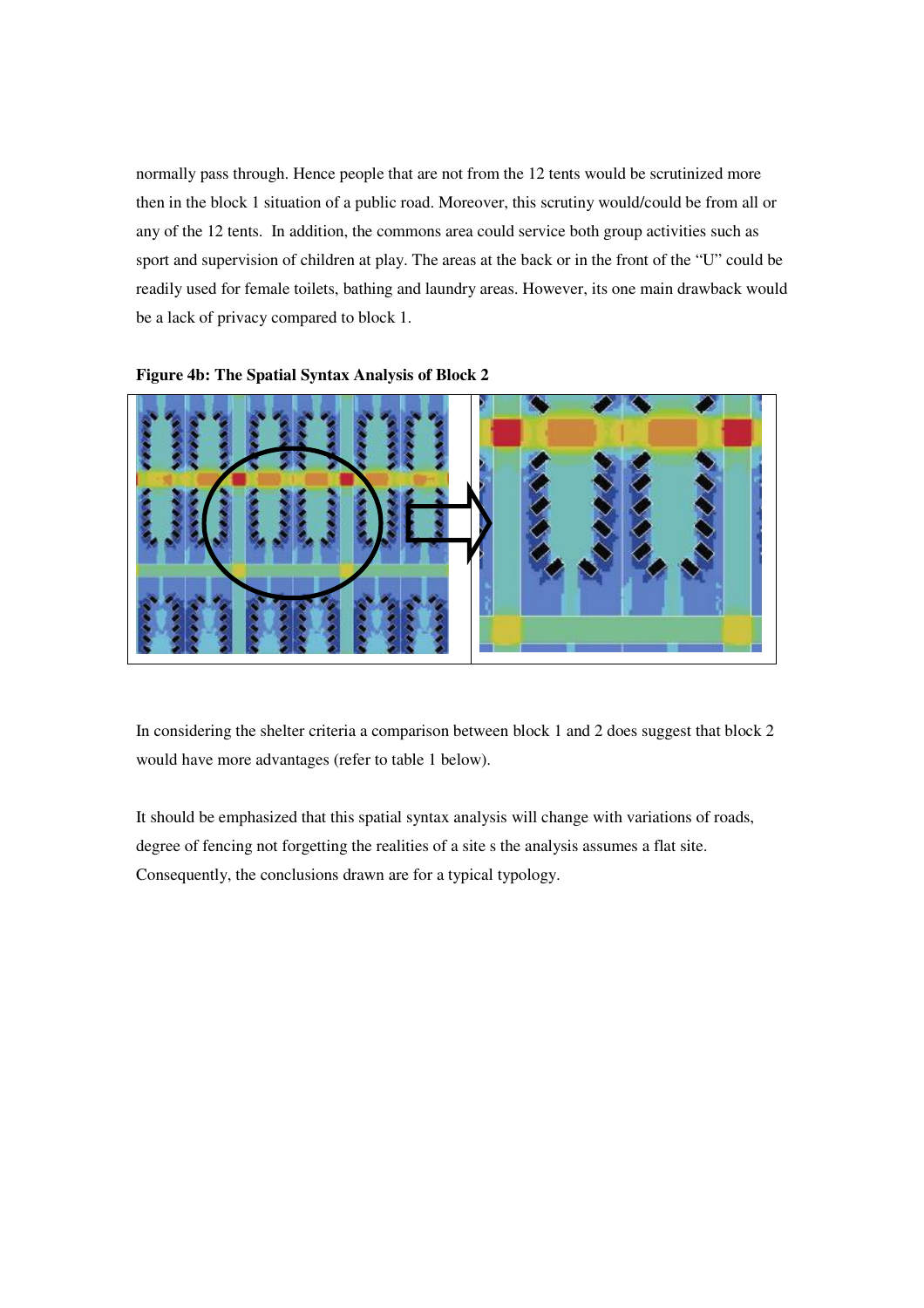| Criteria                 | Block 1      | Block 2      |
|--------------------------|--------------|--------------|
| Adequate                 | Satisfactory | Satisfactory |
| Safe                     | Satisfactory | Superior     |
| Secure                   | Satisfactory | Superior     |
| Appropriate              | Satisfactory | Satisfactory |
| Privacy                  | Superior     | Satisfactory |
| Individual and group     | Satisfactory | Superior     |
| Identity                 | Satisfactory | Satisfactory |
| Social sustainability    | Satisfactory | Satisfactory |
| <b>TOTALS</b> (Superior) | 1            | 3            |

**Table 1: A comparison of shelter criteria between the blocks** 

# **7 Conclusion**

Spatial Syntax is a useful tool in comparing and analyzing the qualitative aspects of shelter such as security and privacy. The analysis maps produced can reveal locked in social effects that may not otherwise have been identified. For example it does appear that a "U" shaped tent layout has advantages over a street/row approach that were previously intuitively sensed but could not be quantitatively nor easily verified.

# **8 References**

Alexander C, Ishikawa S, Silverstein M (1977) *A Pattern Language* Oxford Press New York

Barbister L, Kelman Ilan (2002) *The Emergency Shelter Process with Application to Case Studies in Macedonia and Afghanistan* The Martin Centre University of Cambridge 6 Chaucer Road Cambridge, England CB2 2EB U.K.

Benedikt, Michael L. 1979. *To Take Hold Of Space: Isovist And Isovist Fields*. Environment and Planning B 6:47-65.

Corsellis T, Vitale A (2004*) Transitional Settlement Displaced Populati*ons University of Cambridge shelterproject ISBN 0 85598 534 8 pp 7